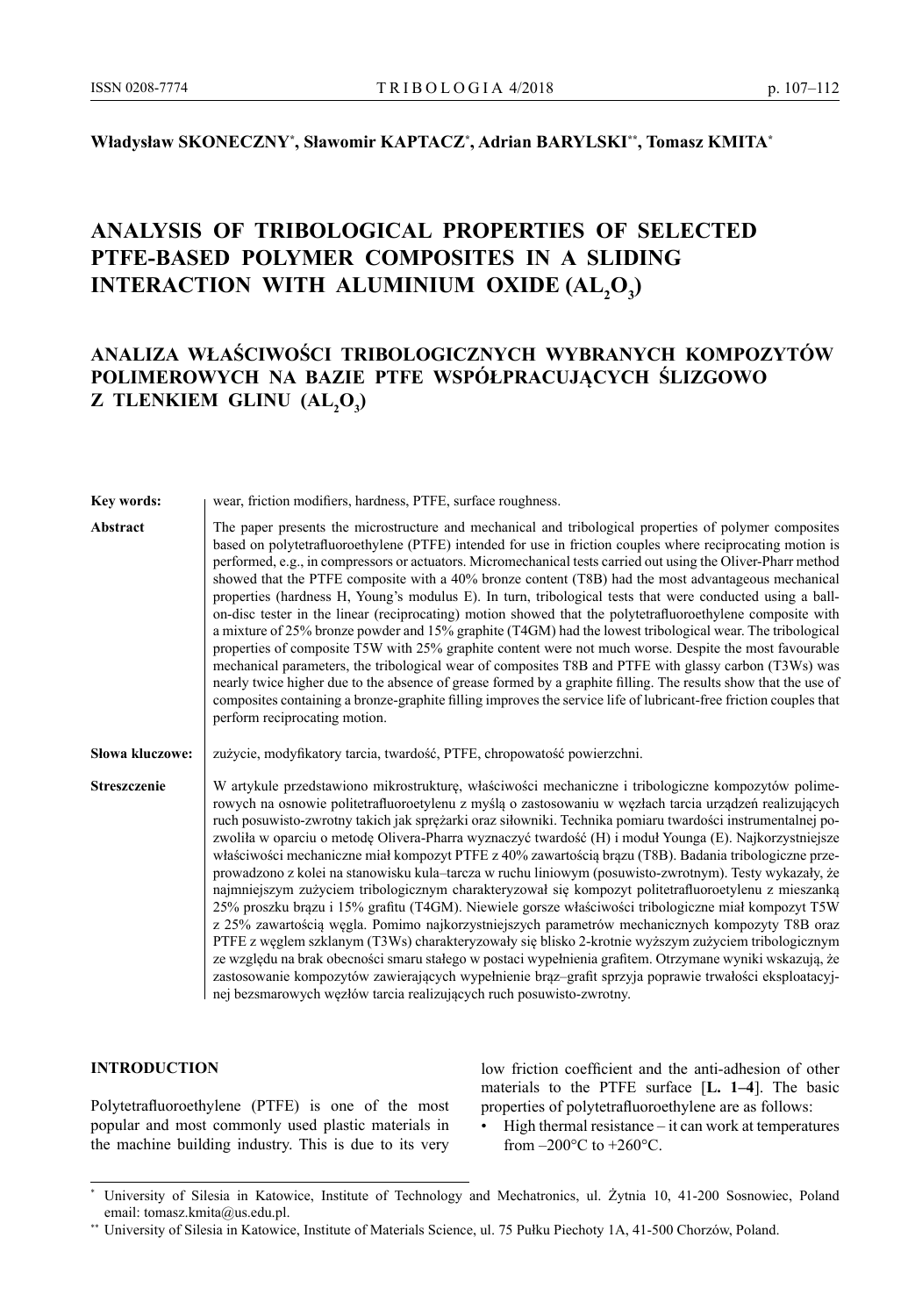- High chemical resistance PTFE is characterized by resistance to most of chemical substances. It is affected by alkali metals, chlorine trifluoride, and fluorine.
- PTFE is not soluble in practically any solvent.
- It is resistant to environmental ageing (the effect of atmosphere and light).
- It does not absorb water.
- It is resistant to friction.
- It has self-lubricating properties.
- It has excellent dielectric and anti-adhesive properties.

The issues of friction couples relate to a number of the basic components of machines, whose functionality determines the reliability and durability of the machines and devices. A number of opposing properties are required from the materials used in friction couples: deformability and abrasion resistance, providing a maximum surface area of real shape and minimal friction, the stability of the shape and deformability, etc. Therefore, material selection is one of the basic issues in the development of friction couples. The use of lightweight, easily machinable polymer composites, with high vibration damping capability, decreases friction losses, reduces noise and vibration, extends the range of operation, and improves the reliability and durability of the mechanisms.

In certain situations, polymer sliding couples used in machines and technical appliances are the basis for the operation of some mechanisms. This happens when certain products and items cannot be contacted with some sliding materials or lubricants. Such operating conditions of sliding couples occur, among others, in the food processing, paper making, textile, pharmaceutical and medical industries. In such applications of friction couples, plastic materials, which have been used for many years as sliding materials, are of particular importance. Thermoplastic polymers are most commonly used. However, the increasing demands placed on these materials by designers and operators cause that new polymer sliding materials are still being sought. Most often, the modification of already existing plastics is used to create new sliding materials. The modification process can be carried out in different processing phases. The most commonly encountered modification methods include the filling of the base polymer with fillers (modifiers). Modification of polymers by this method, in order to improve their tribological properties, most often consists in introducing fillers, such as graphite, molybdenum disulphide  $(MoS<sub>2</sub>)$ , metal and non-metal powders, fiberglass, carbon fibre, etc. [**L. 5–11**]. These fillers can be introduced separately (two-component composites) or simultaneously, in different combinations and quantities (multi-component composites). Modification of the polymer with many types of filler at the same time is generally more effective, but it is not always possible to fully predict its effects, due to the synergy of the fillers in the polymer matrix of the composite.

## **EXPERIMENTAL DETAILS**

#### **Materials**

PTFE is characterized by low tensile and compressive strength, flow, even at not very high loads, and low resistance to wear. Therefore, it is usually modified by introducing appropriate fillers. Fibrous fillers (fiberglass, carbon fibre) reduce creep, shrinkage, and thermal expansion, and improve wear resistance of composites. In the case of dispersion fillers, the best results were observed for composites containing bronze powder. These composites exhibit high wear resistance with a relatively low friction coefficient under different operating conditions. Other widely applied dispersive fillers are graphite and molybdenum disulphide. Their positive effect, especially of graphite, is evident at high loads of composites.

In devices where the reciprocating motion is performed, one of the weakest elements in terms of quality of work of the whole device is the sliding couples, which include, among others, technical seals. In the piston-cylinder combination in a number of modern compressors and pneumatic actuators, the sliding cooperation takes place at the contact:  $AI_2O_3$  coating – plastic material. Such a pairing allows the operation in conditions of technically dry friction [**L. 12–13**]. Machine components made of such materials can operate without service throughout the life of the equipment in places where impurities must be eliminated for environmental or technological reasons. State-of-the-art piston rings made of PTFE composites can be used, primarily where the operating conditions have made lubrication impossible or in chemically aggressive environments.

The following PTFE-based polymer composites were the object of the tribological tests:

- Composite **T5W** with the composition: 75% of PTFE powder, 25% of prepared carbon powder.
- Composite **T4GM** with the composition: 60% of PTFE powder, 25% of bronze powder, 15% of graphite.
- Composite **T3Ws** with the composition: 85% of PTFE powder, 15% of fiberglass.
- Composite **T8B** with the composition: 60% of PTFE powder, 40% of bronze powder.

Composite materials were supplied by the Materspec Company in the form of rods, 40 mm in diameter. The selection of materials was, inter alia, the effect of positive results of tribological tests performed in the Department of Technology and Mechatronics at the University of Silesia in interaction with  $Al_2O_3$  surface layers [**L. 14–15**]. **Figure 1** shows the microstructures of the tested composites. The tests were conducted using a NEOPHOT 2 light microscope. **Table 1** presents the physicochemical and mechanical properties of the tested polymer composites according to the manufacturer's quality certificates.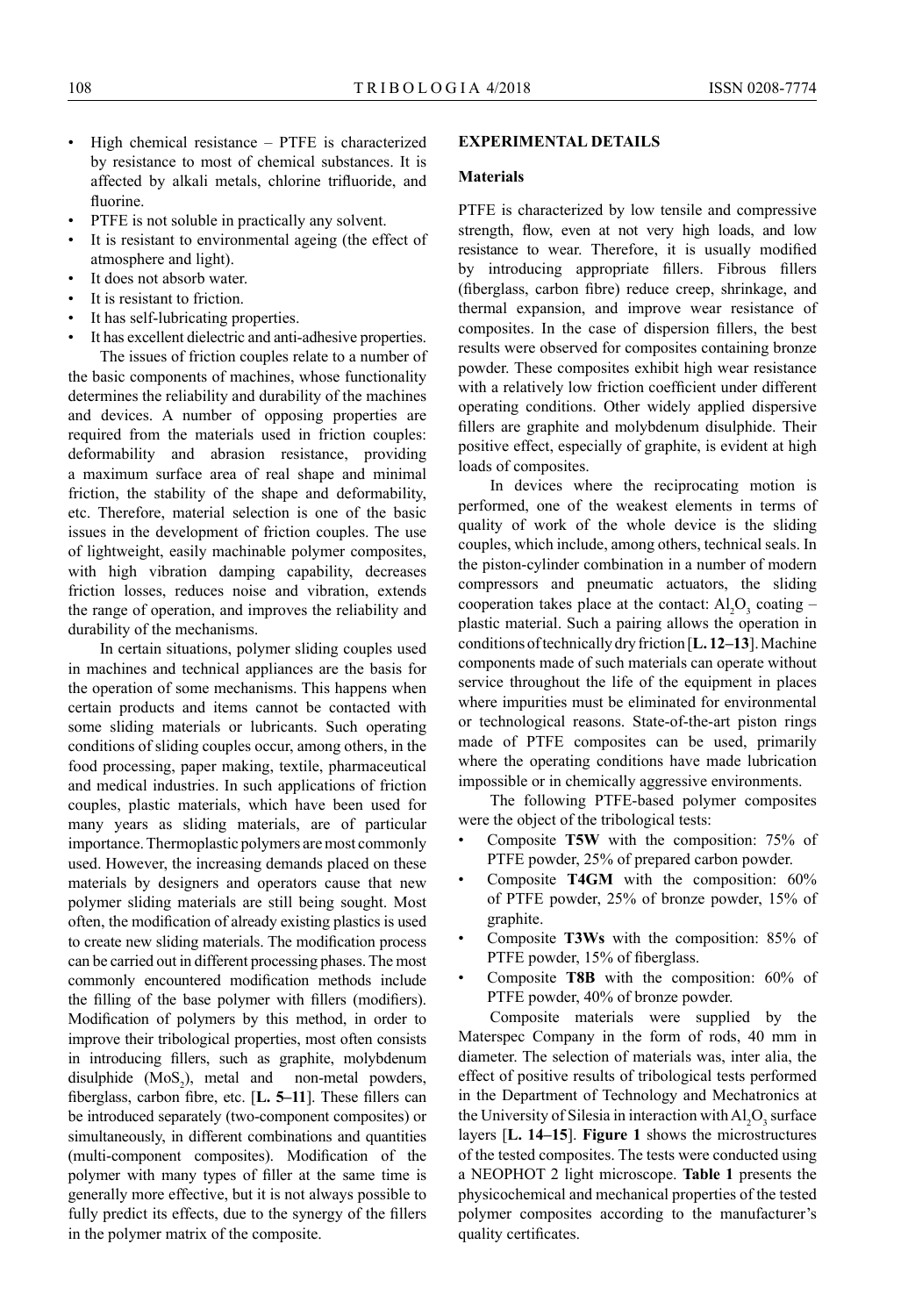| Physicochemical and mechanical properties               |                                        | Type of material  |                   |                   |                   |
|---------------------------------------------------------|----------------------------------------|-------------------|-------------------|-------------------|-------------------|
|                                                         |                                        | T <sub>5</sub> W  | T <sub>4</sub> GM | T3Ws              | T8B               |
| Apparent density                                        | [ $kg/dm^3$ ]                          | above 2           | above 2.1         | above $2.25$      | above $3.8$       |
| Water absorption                                        | $\lceil\% \rceil$                      | above 1           | no data available | below $0.5$       | no data available |
| Shore D hardness                                        | [°Sh]                                  | above 65          | above 60          | above 60          | above 65          |
| Mechanical tensile strength                             | [MPa]                                  | no data available | $min$ 15          | no data available | above 20          |
| Unit elongation                                         | [%]                                    | no data available | above 150         | no data available | $60 - 90$         |
| Linear thermal expansion $(20^{\circ}C - 200^{\circ}C)$ | $[1$ <sup>o</sup> C·10 <sup>-5</sup> ] | no data available | $9.0 - 11.0$      | no data available | $7.8 - 10.1$      |
| Mechanical breaking strength                            | [MPa]                                  | no data available | no data available | magn. $20$        | no data available |

**Table 1. Physicochemical and mechanical properties of the tested polymer composites** Tabela 1.Właściwości fizykochemiczne badanych kompozytów polimerowych



**Fig. 1. Microstructures of the investigated polymer composites**

Rys. 1. Mikrostruktura badanych kompozytów polimerowych

#### **Methods**

Tests of micromechanical properties of polymer composites were performed with a Micron-Gamma device (manufactured by Micron-Systema, Ukraine, Kiev). A standard Berkovich indenter was used in the tests. Micromechanical tests were carried out using the Oliver-Pharr method [**L. 16**]. The test conditions were as follows: test force – 1N, application time of test force and time taken to remove the test force  $-30$  s, and duration time of test force – 10 s. Additionally, the samples were placed in a self-levelling bracket. Continuous recording of the indentation parameters was applied (normal force  $-F_{N}$ , displacement – h). Examples of curves obtained during measurements are presented in **Fig. 2**. Hardness (H) and Young's modulus (E) were calculated averaging the values for 10 measurements.

Tribological tests of polytetrafluoroethylene with different types of filling were performed using the ball-on-disc friction couple in the linear (oscillating) motion on an Anton-Paar tribometer (TRN). For each tested case, 3 repetitions were done. Balls with a radius of 5 mm were made of  $Al_2O_3$ . The contact parameters during tribological tests were as follows: unlubricated wear, stroke length – 10 mm, oscillating frequency – 5 Hz, sliding distance – 100 m, and normal load – 25 N. Test and environmental parameters (temperature, humidity) were consistent with the ASTM G-133 standard [**L. 17**]. During tribological tests, static  $\mu_s$  and dynamic  $\mu_{\rm p}$  friction coefficients were measured. The measurement of the static friction coefficient is crucial when designing the total resistance to the motion of elements of machines operating in cycles, especially in reciprocating motion [**L. 18**]. This is because losses due to resistance to motion during starting and changes of the direction of movement cause a significant decrease in the efficiency of the entire device. The methodology for the determination of static and dynamic friction coefficients is shown in **Fig. 3**.

The quantitative traces of wear were calculated based on the results of measurements made using the TalySurf Series 2 contact profilographometer (manufactured by Taylor Hobson, UK). The tests were performed by 3D scanning. The analysis included the following: volumetric wear –  $W_{v}$ , average linear wear  $W_L$ , and total area of the wear trace  $S_W$ , and was carried out using TalyMap Universal software.



**Fig. 2. Examples of loading/unloading curves** Rys. 2. Przykładowe krzywe obciążenie/odciążenie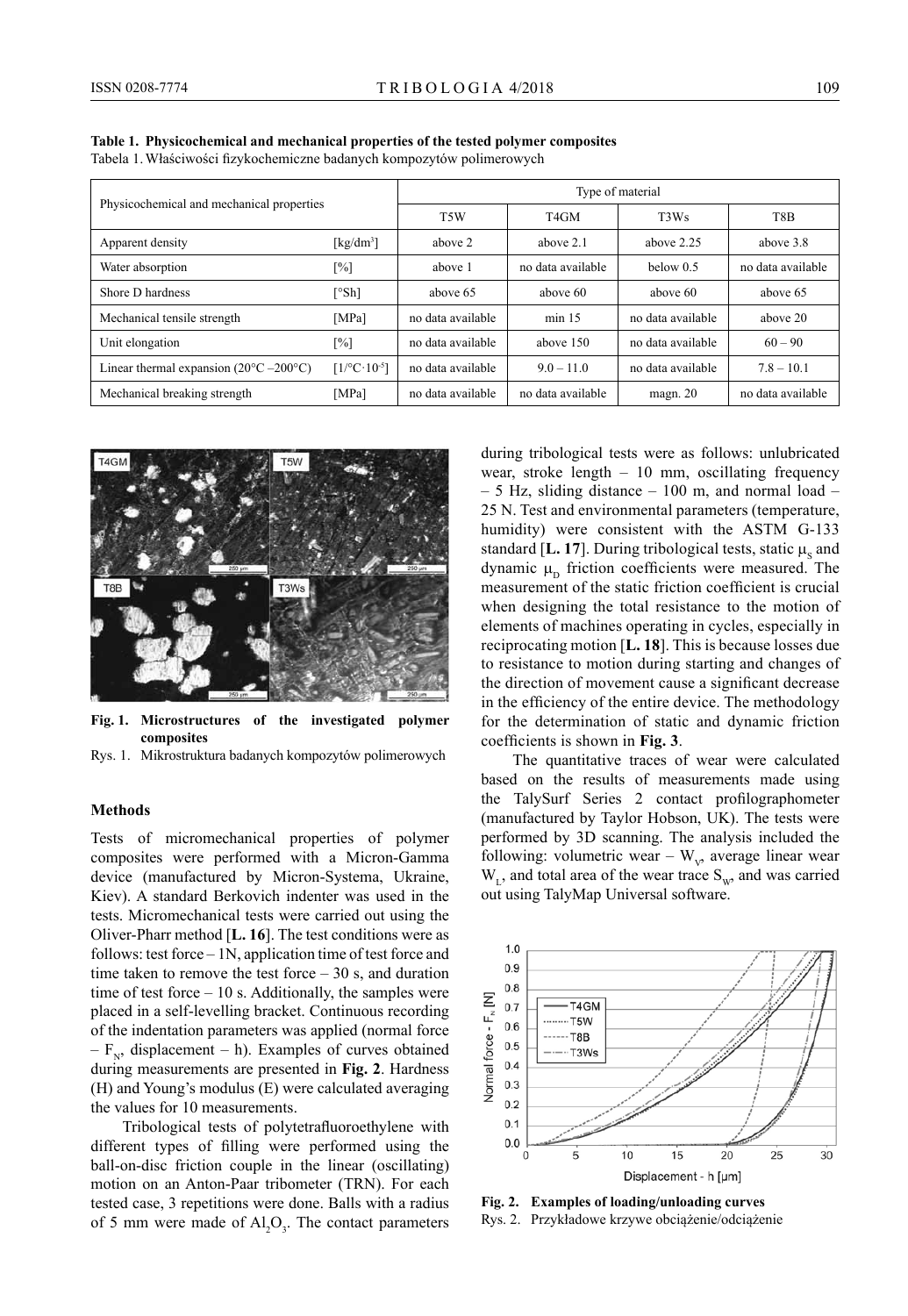

**Fig. 3.** The methodology for the determination of static  $\mu$ <sub>s</sub> **and dynamic μ<sub>p</sub> friction coefficients** 

Rys. 3. Metodyka wyznaczania statycznego  $\mu_s$  i dynamicznego  $\mu_{\rm D}$  współczynnika tarcia

## **RESEARCH RESULTS**

### **Micromechanical properties of PTFE composites**

At first, the effect of various PTFE fillings on the mechanical properties was investigated. Differences in hardness and Young's modulus were observed, depending on the amount and type of filler used (**Figs. 4a, 4b**). The best results were obtained for composite T8B (H=73.9 MPa). The other composites were characterized by hardness at a similar level (52– 55 MPa), which was ca. 40% lower than for the PTFE with a bronze additive.

a) b) 90 73.91 80 70 54.48 Hardness H [MPa] 55.12 60 52.86 50 40 30  $20$ 10  $\mathbf 0$ T<sub>4</sub>GM T<sub>5</sub>W T8B T3Ws



**Fig. 4. Hardness (H) and Young's modulus (E) of the tested PTFE composites** Rys. 4. Twardość H (a) i moduł Younga E (b) kompozytów PTFE





Fig. 5. Volumetric wear –  $W_v$  (a) and area of wear trace –  $S_w$  of the PTFE composites Rys. 5. Zużycie objętościowe – W<sub>v</sub> (a) i powierzchnia śladu wytarcia – S<sub>w</sub> (b) kompozytów PTFE

Young's modulus (**Fig. 4b**). The highest value was again recorded for composite T8B  $(E = 3.17 \text{ GPa})$ . It was by more than 2.5 times higher than for T4GM and T5W ( $E = 1.23$  GPa and  $E = 1.36$  GPa), and by 1.8 times higher than for composite T3Ws ( $E = 1.76$  GPa). The observed changes in mechanical properties can have a direct effect on the service life and wear of the investigated PTFE composites.

Much greater differences were observed for the

### **Wear properties**

The consequence of differences in the mechanical properties of the tested composites was changes in wear resistance. **Figs. 5–7** show an analysis of the area of the wear trace, the volumetric wear of the tested composites, and the adopted method of determining parameter  $S_{\text{w}}$ . Tribological tests showed that the smallest area of the wear trace,  $27287 \mu m^2$ , and the lowest volumetric wear value,  $1.09 \cdot 10^{-4}$  mm<sup>3</sup>/Nm, were observed for the polytetrafluoroethylene composite with a mixture of 25% bronze powder and 15% graphite (T4GM). Composite T5W had tribological properties that were only slightly worse. In the case of the other two composites, T8B and T3Ws, the wear increased significantly. T3Ws worn out almost twice as much as the above-mentioned composites. In the case of ceramic counter-specimens (balls), no significant differences were observed in the surface wear after tribological interaction with the tested PTFE composites.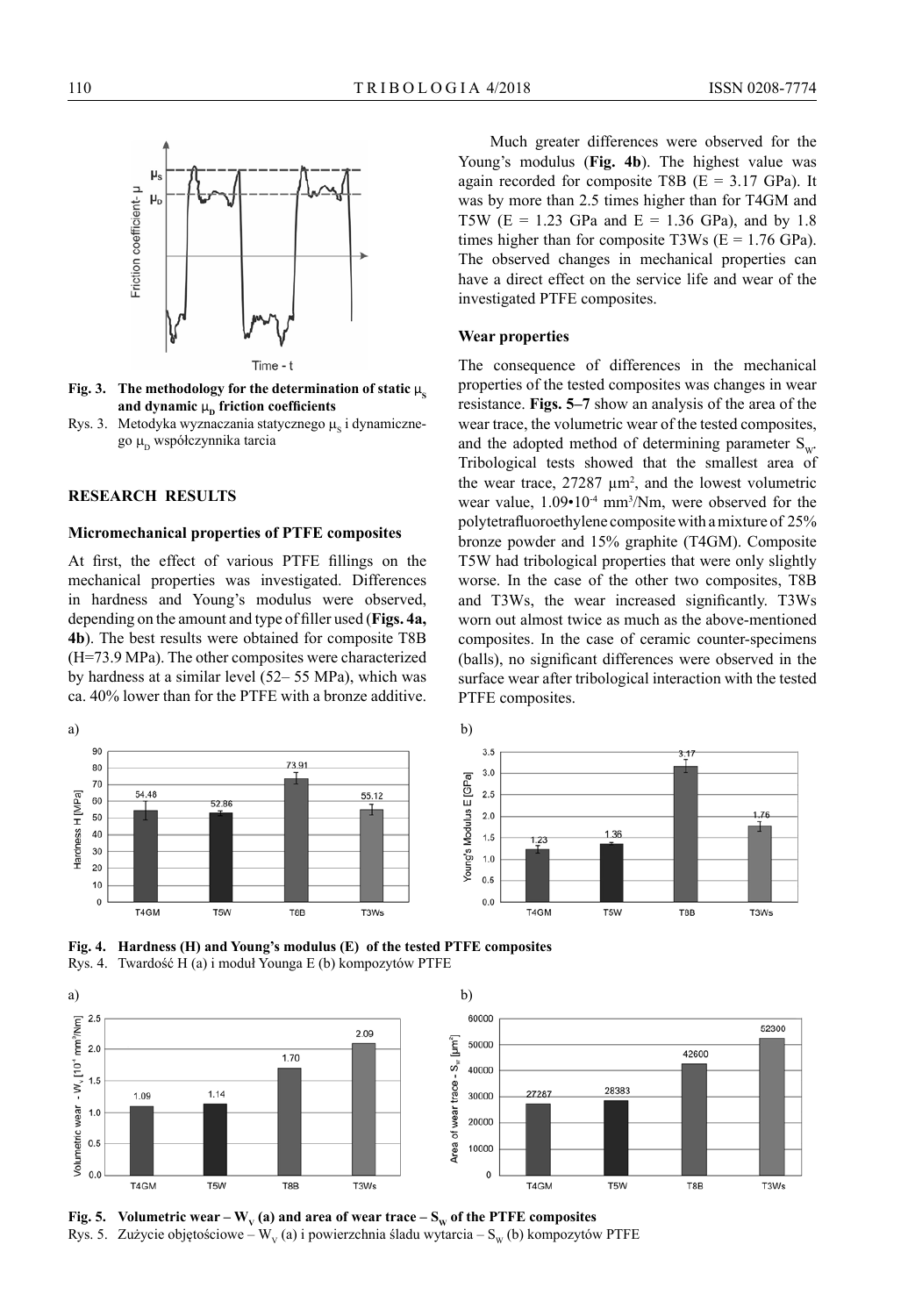

**Fig. 6. Methodology of determining the area of wear trace** Rys. 6. Metodyka wyznaczania powierzchni śladu wytarcia



**Fig. 7. Stereometric image of friction traces** Rys. 7. Obraz stereometryczny śladów tarcia

During the tribological tests, the linear wear of the investigated composites was also recorded (**Fig. 8)**. Similarly to volumetric wear, the lowest linear wear was recorded for composites T4GM (29.9 μm) and T5W (30.9 μm), while T8B (41.2 μm) and T3Ws (45.5 μm) had much worse properties.



Rys. 8. Średnie zużycie liniowe – W

The tribological tests conducted in the linear (reciprocating) motion allow determining static and dynamic friction coefficients. Based on the presented results (**Figs. 9a, 9b**), it can be concluded that the most favourable coefficients of friction were recorded for the polytetrafluoroethylene with 25% carbon content (T5W) and for PTFE with 40% bronze content.



**Fig. 9.** Static  $\mu_s$  (a) and dynamic  $\mu_p$  (b) friction coefficient Rys. 9. Statyczny  $\mu_s$  (a) i dynamiczny  $\mu_b$  (b) współczynnik tarcia

### **SUMMARY**

Based on the results of research on tribological properties, a number of interesting observations can be formulated:

Friction resistance of the tested couples, as should have been expected, decreased significantly in the presence of a lubricant (carbon powder) and in the case of PTFE modification with bronze (because

 $fmm$ 

 $[mm]$ 52300 um<sup>2</sup>

42600 µm<sup>2</sup>

 $2.5$ 

 $2.5$